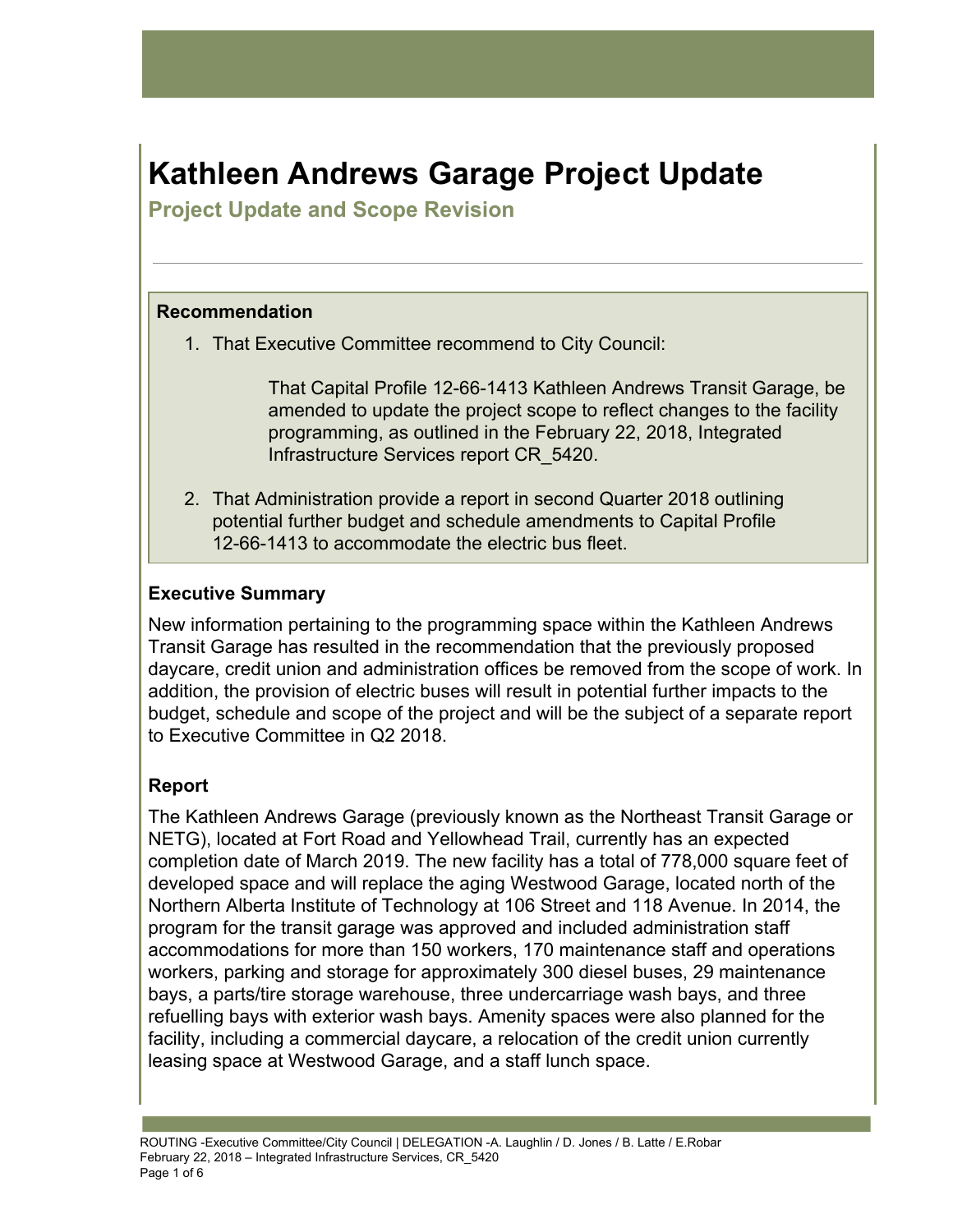The initial phase of the work involved a considerable amount of site reclamation due to the presence of buried debris from the former meat packing plant and small landfill area in the south portion of the site. The building is approximately 50 percent complete and the site area and servicing is approximately 20 percent complete.

#### Removals from the Scope of Work

Since the project's inception in 2013, four key components have emerged, impacting the scope of this project. These include:

- the need for Edmonton Transit Service (ETS) administrative staff space has changed due to the relocation of staff into the Edmonton Tower
- Further review of a plan to relocate a financial institution from Westwood Garage to a the new garage has determined a misalignment with ETS business requirements and would be contrary to industry security practices for a major bus operations facility
- the concept of a daycare was introduced but there was lack of interest from potential third party providers
- decisions to purchase 40 electric buses will necessitate significant modifications to the building, vehicle circulation area and power systems at the garage

Over the course of the past 12 months there has been further evaluation of the program for the transit garage, resulting in a re-defined scope of work for the project. A number of program elements approved in 2014 are proposed to be removed including the commercial daycare, credit union, and a large component of the ETS administrative staff space.

With the opening of Edmonton Tower, a significant portion of ETS administrative staff is now located in the new office space and previously assigned space at Kathleen Andrews Garage is available for alternate use.

A Request for Information (RFI) process was carried out in late 2016 to assess the market interest and qualifications for operating a daycare as part of the Kathleen Andrews Garage. The RFI aligned with the criteria established through the Employer Child Care Policy, however, the RFI only received one application from an unqualified bidder. A second RFI was issued on July 18, 2017 with two proponents expressing an interest in operating a daycare within the facility; however both proponents raised concerns about the suitability, security and safety of this type of service in an active transit garage. The lack of interest from third-party daycare providers has shifted Administration to consider alternative uses for this space in the facility.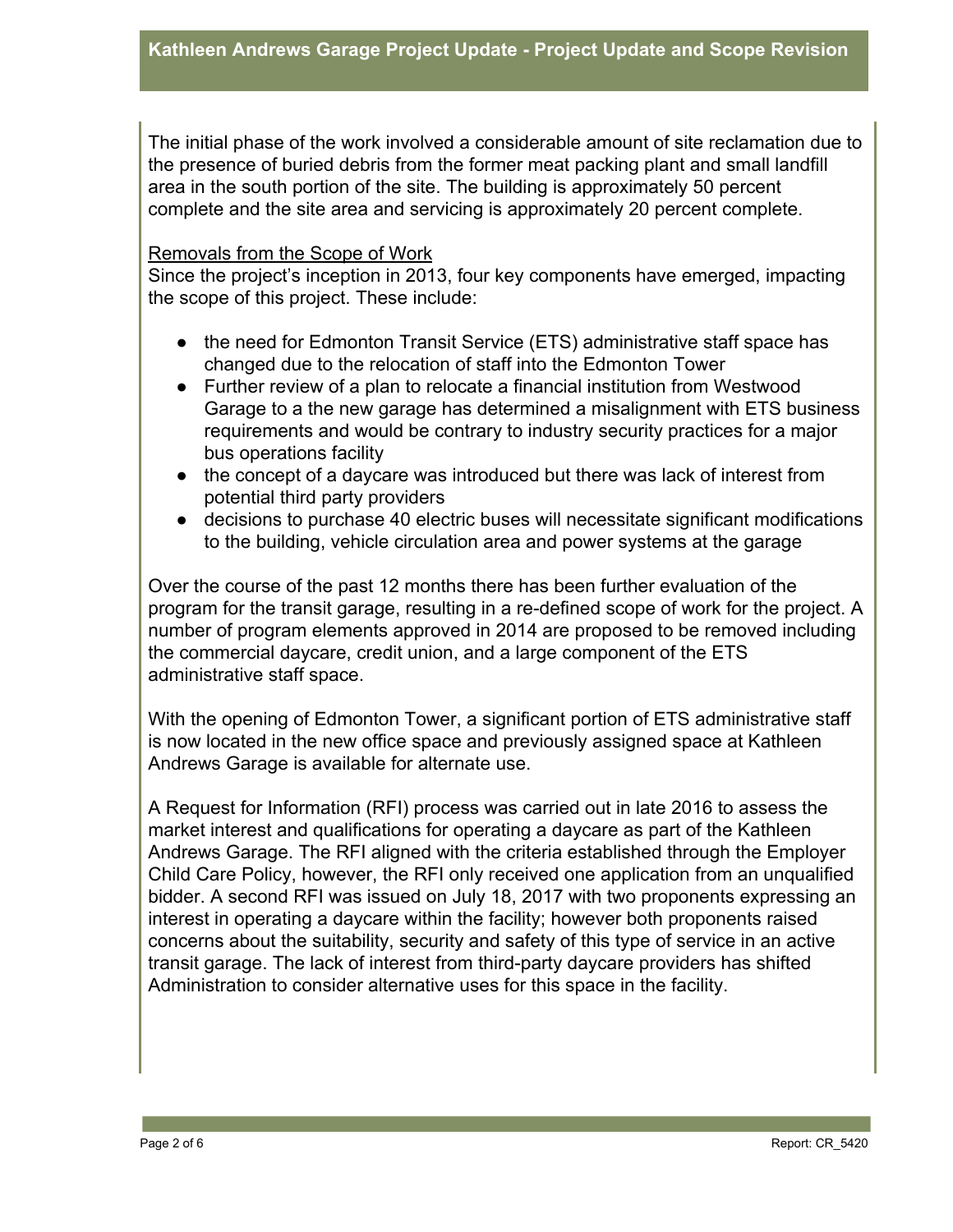The existing Westwood Garage currently contains a credit union with a lease agreement that is set to end in Q4 2019.

When examining the Kathleen Andrews Garage project scope and intended use of space for public services, such as a daycare and financial institution, a review was conducted by Edmonton Transit Service's Safety & Security section in consultation with Corporate Security, Risk Management, Transport Canada and other jurisdictions to assess potential vulnerabilities and threats associated to the proposed occupancies.

Vulnerability is defined as the susceptibility of the system to a particular type of security hazard or threat. Threats include any action which detract from overall security. Threats may range from low to extreme, such as from vandalism to hostage or terrorist situations. Vulnerabilities can be managed through risk assessments and mitigating actions.

The Kathleen Andrews Garage project plans show the financial institution would have a separate, uncontrolled entrance. Nonetheless, any incidents at the financial institution could expose other occupants of the facility to unintended safety risks. Transit service could also be significantly disrupted during such an event.

Industry best practices, along with information provided by Transport Canada, suggests minimizing vulnerability risks by keeping transit garages and administrative spaces restricted to those with authorized access. Administration is recommending the removal of this element and is exploring alternative uses for this space.

#### Potential Further Additions to the Scope of Work

The removal of the daycare space, credit union and administrative offices provides an opportunity for reprogramming of up to 40,000 square feet of space There are no other confirmed uses for these spaces at this time; however, a unified control centre is being explored and suitability would be determined subject to further review.

#### *Unified Control Centre for LRT Control,Traffic Management and Transit Surface Control*

A functional programming study for a Unified Control Centre is in the initial stages of development. This functional program will identify space requirements and operator needs to determine suitability within the Kathleen Andrews Garage. The intent of the Unified Control Centre is to consolidate the LRT Control, Traffic Management and Transit Surface Control Centres and create synergies between similar business units.

Should Kathleen Andrews Garage be a suitable fit for the Unified Control Centre, funding for design and construction would be required. The amended profile cannot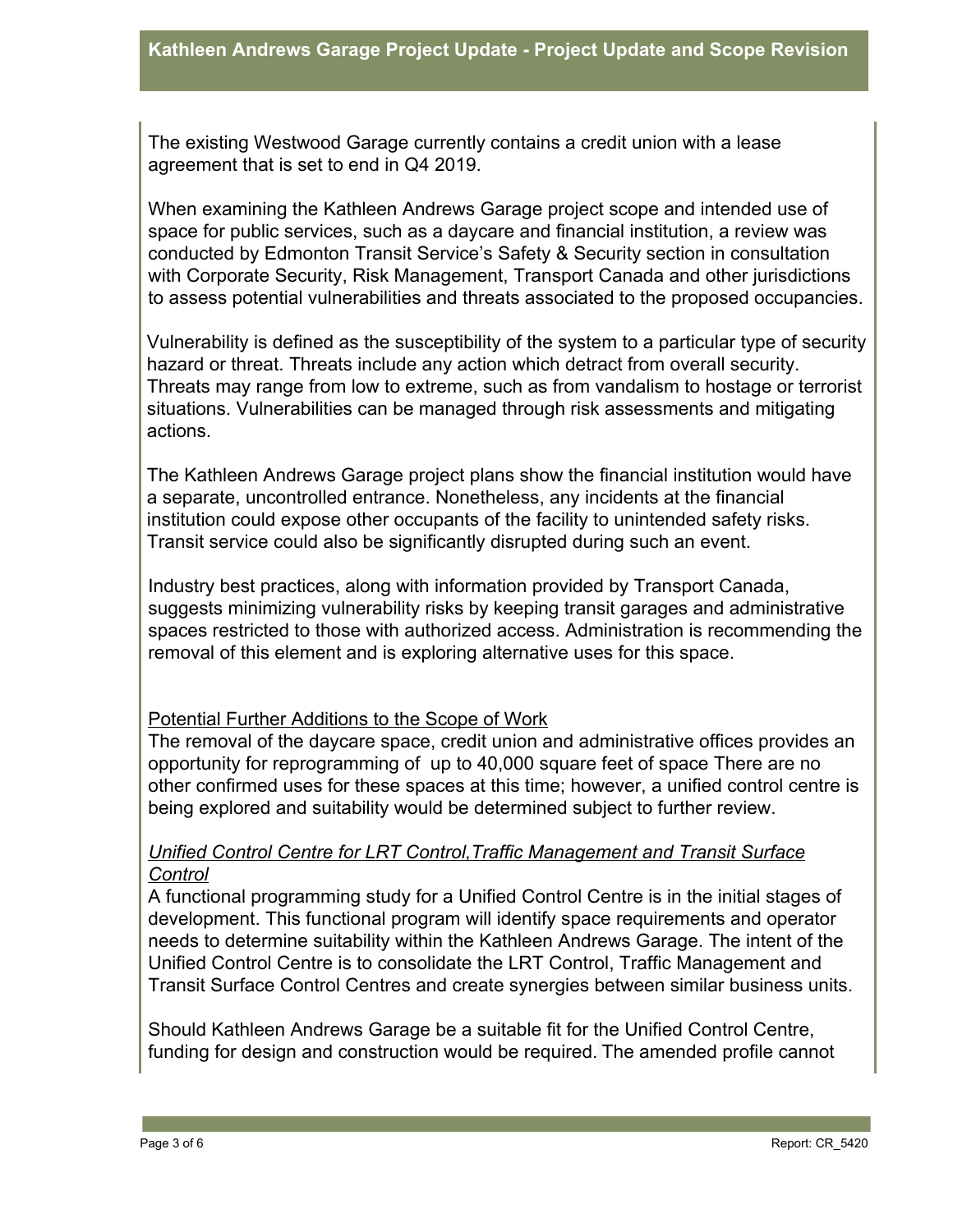accommodate implementing a unified control facility; therefore, further funding would be required to proceed with design and construction.

#### Potential Electric Bus Impacts

On June 22, 2016, City Council directed Administration to proceed with the procurement of 40 electric buses as part of the next major bus purchase. It was determined early on that the majority of these buses would be housed at the Kathleen Andrews Garage as the cost to retrofit an existing transit garage would be considerably greater than modifying the design for Kathleen Andrews Garage. However since the electric bus decision was made approximately five months after the project was tendered, additional engineering work will be necessary and changes negotiated will need to be communicated to the contractor. Design changes become more challenging to accommodate while the project is in the construction phase, however, to date a few design modifications have already been undertaken to accommodate this work, namely:

- \$850,000 in upgrades towards structural slab and roof truss modifications to accommodate the added weight of electric buses and charging stations.
- \$350,000 in upgrades to the roof loading to accommodate the future solar photovoltaic (PV) panel installation. Funding to add the PV panels will be requested in the 2019-2022 budget cycle.

Once the final selection of the bus manufacturer is determined, it is expected that additional modifications will need to be undertaken before the garage is completed. The selection of the preferred bus manufacturer is expected to take place by the end of Q1 2018. These modifications could include, but are not limited to:

- charging stations;
- the addition of a second generator;
- addition of cranes to service the buses;
- electrical and IT requirements to accommodate the charging control systems;
- changes to the fire protection design.

Administration continues to refine the design as negotiations for the bus supplier and construction on the facility progresses. The cost implications associated with these features is dependent on the conclusion of electric bus vendor negotiations. Administration will provide Council with a report outlining these costs and schedule implications in Q2 2018.

Changes to the scope of work to accommodate some initial components associated with the electric bus fleet have been accommodated within the project budget contingency. Once details on the balance of changes required are identified,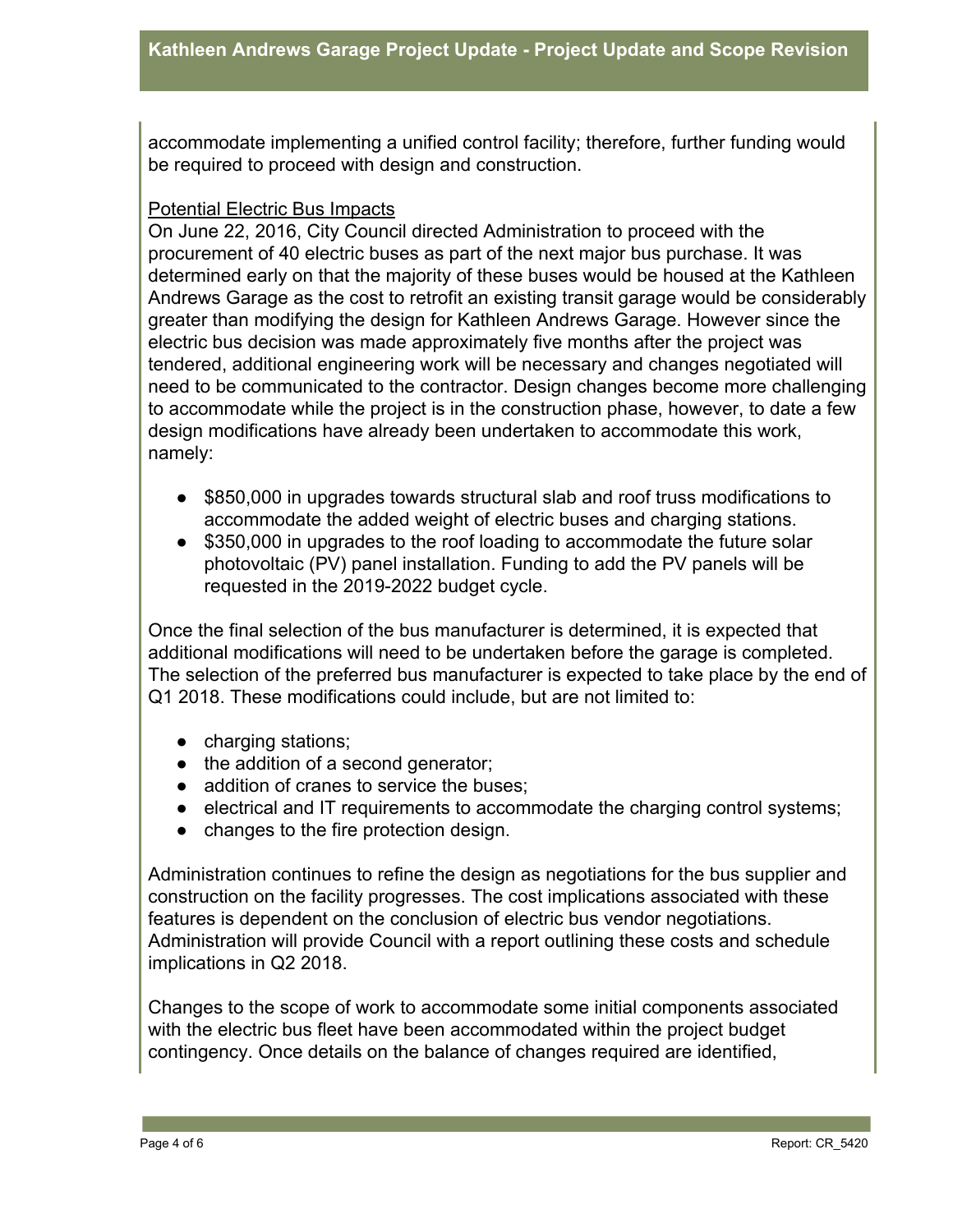Administration will present a budget and schedule adjustment for Council's consideration.

#### Budget/Financial Implications:

Once an accurate estimate of the additional electric bus modifications has been determined, a budget and schedule adjustment to this profile will likely be necessary. Administration will outline the budget impacts and a funding strategy in a subsequent report.

#### Legal Implications:

The new Canadian Free Trade Agreement and Comprehensive Economic and Trade Agreement require that procuring entities must avoid modifying an awarded contract in a manner that could circumvent trade agreements obligations.

In the situation described in this report, to advance the proposed scope changes, careful consideration of procurement options, including contract amendments and/or new procurement, will be made in accordance with the City's competitive procurement objectives.

### **Public Engagement**

Public open house and project information updates on this project have taken place in conjunction with the Fort Road Business Association annual meetings. The Edmonton Arts Council presented the Percent for Art (Policy C458C) selections to the public for feedback opportunities via a survey.

## **Corporate Outcomes and Performance Management**

**Corporate Outcome(s): The City of Edmonton has sustainable and accessible infrastructure**

#### **Risk Assessment**

| <b>Risk</b><br><b>Element</b> | <b>Risk Description</b>                                                                                                                                      | Likelih<br>ood | Impact      | <b>Risk</b><br><b>Score</b> | <b>Current</b><br><b>Mitigations</b>                                           | <b>Potential</b><br><b>Future</b><br><b>Mitigations</b>       |
|-------------------------------|--------------------------------------------------------------------------------------------------------------------------------------------------------------|----------------|-------------|-----------------------------|--------------------------------------------------------------------------------|---------------------------------------------------------------|
| Financial                     | Finalizing the programming<br>for the facility is critical for<br>completing the project;<br>delays could risk increased<br>costs for facility construction, | 4<br>Likely    | 4<br>Severe | 16<br>High                  | Administration<br>is reviewing<br>options for the<br>use of<br>available space | Tenant<br>improvements<br>to fit up are<br>being<br>assessed. |